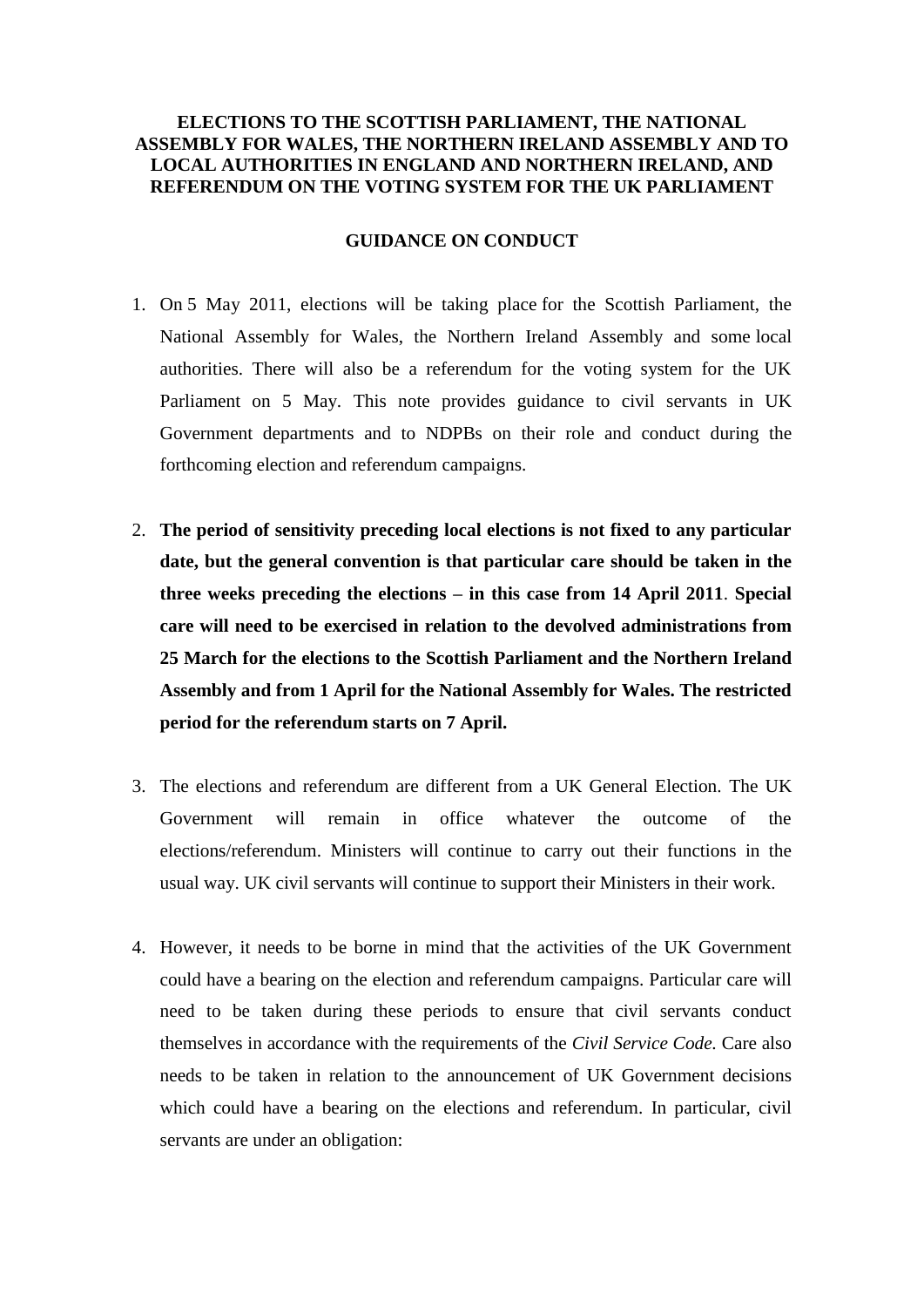- to ensure that public resources are not used for party political purposes; and
- not to undertake any activity which could call into question their political impartiality.
- 5. The Political Parties, Elections and Referendums Act 2000 (PPERA) applies in relation to the referendum. In particular, for 28 days immediately before the referendum, tight restrictions will apply to Government publicity as set out in Section 125 of the PPERA – see Annex A.

# **General Principles**

- 6. The following general principles should be observed by all civil servants, including special advisers:
	- a) particular care should be taken over official support, and the use of public resources, including publicity, for Ministerial or official announcements which could have a bearing on matters relevant to the elections and referendum. In some cases it may be better to defer an announcement until after the elections/referendum but this would need to be balanced carefully against any implication that deferral could itself influence the political outcome – each case should be considered on its merits;
	- b) care should also be taken in relation to proposed visits;
	- c) special care should be taken in respect of paid publicity campaigns and to ensure that publicity is not open to the criticism that it is being undertaken for party political purposes;
	- d) There should be even-handedness in meeting information requests from the different political parties and campaigning groups.
	- e) officials should not be asked to provide new arguments for use in election/referendum campaign debates.
- 7. As with all UK Government Ministers, the Secretaries of State for Northern Ireland, Scotland and Wales will continue to be in charge of their respective departments, and civil servants should continue to support them. In doing so, civil servants will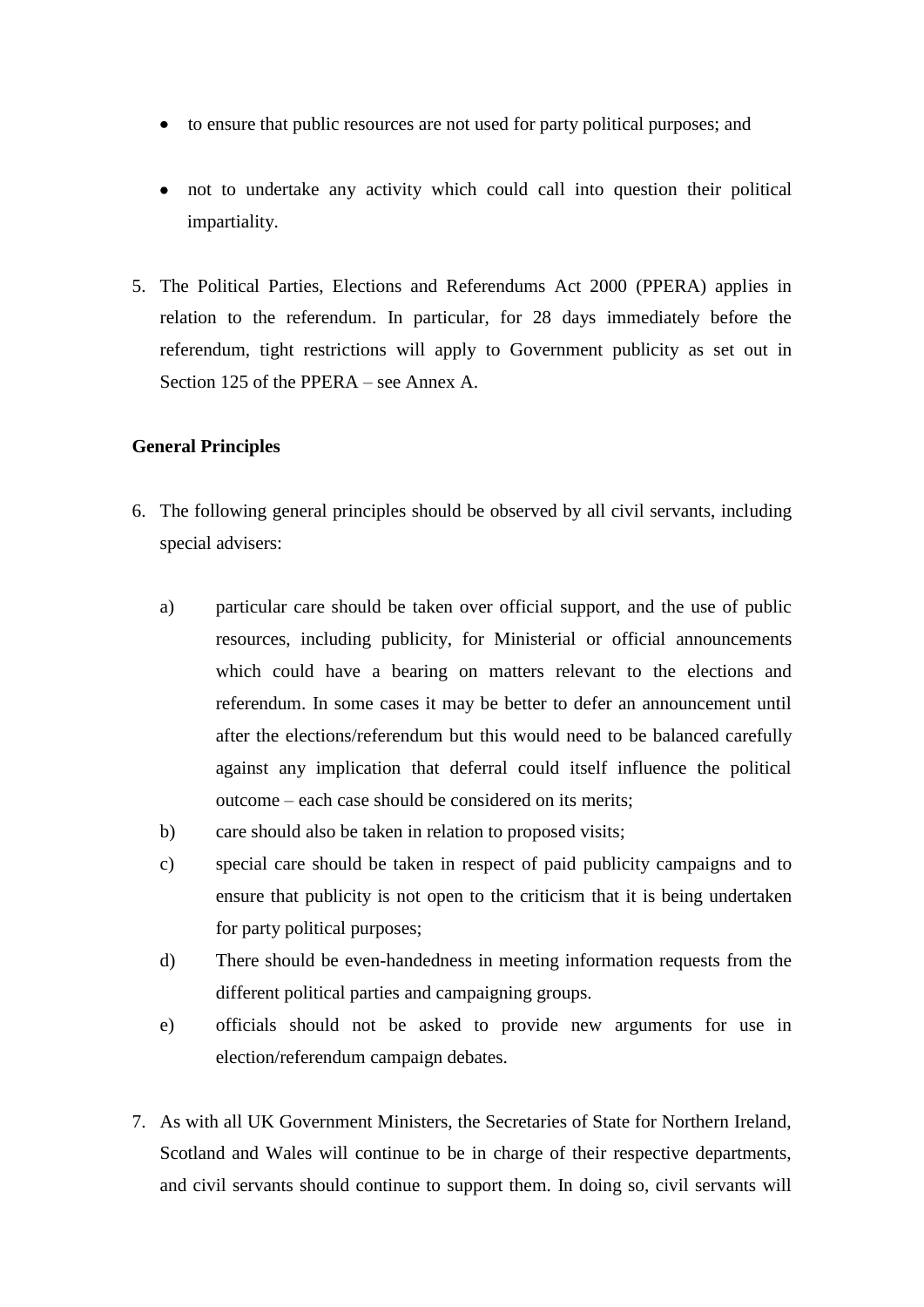wish to be aware of the need to avoid any action which is, or could be construed as being, party political or otherwise controversial in the context of the elections/referendum.

8. All discussions between the Devolved Administrations and the UK Government during the campaign periods should be conducted in accordance with the principles laid down in this guidance.

# **Handling of requests for information**

- 9. There should be even handedness in meeting information requests from candidates from the different political parties. The aim should be to respond to requests from candidates and campaigners as soon as possible.
- 10. Where it is clear that a candidate's request is an FOI request it must be handled in accordance with the Freedom of Information Act 2000. The Act requires public authorities to respond to requests promptly and in any event not later than 20 working days after the date of receipt. Where it is clear that it will not be possible to provide a quick response the candidate should be given the opportunity to refine the request if they wish so that it can be responded to more quickly.
- 11. Enquiries from the media should be handled by Departmental Press Officers.

# **Ministerial Visits**

12. In the pre-election periods, particular care should be taken in respect of proposed visits to areas holding elections. The territorial Secretaries of State (and their junior Ministers) will need to continue to carry out their Ministerial duties in the countries concerned. However, in doing this the basic test of whether the visit is for government or party/electoral purposes must be satisfied. Official support must not be given to visits and events with a party political or campaigning purpose. In cases of doubt, further guidance should be sought from your Permanent Secretary's Office or the Propriety and Ethics Team in the Cabinet Office.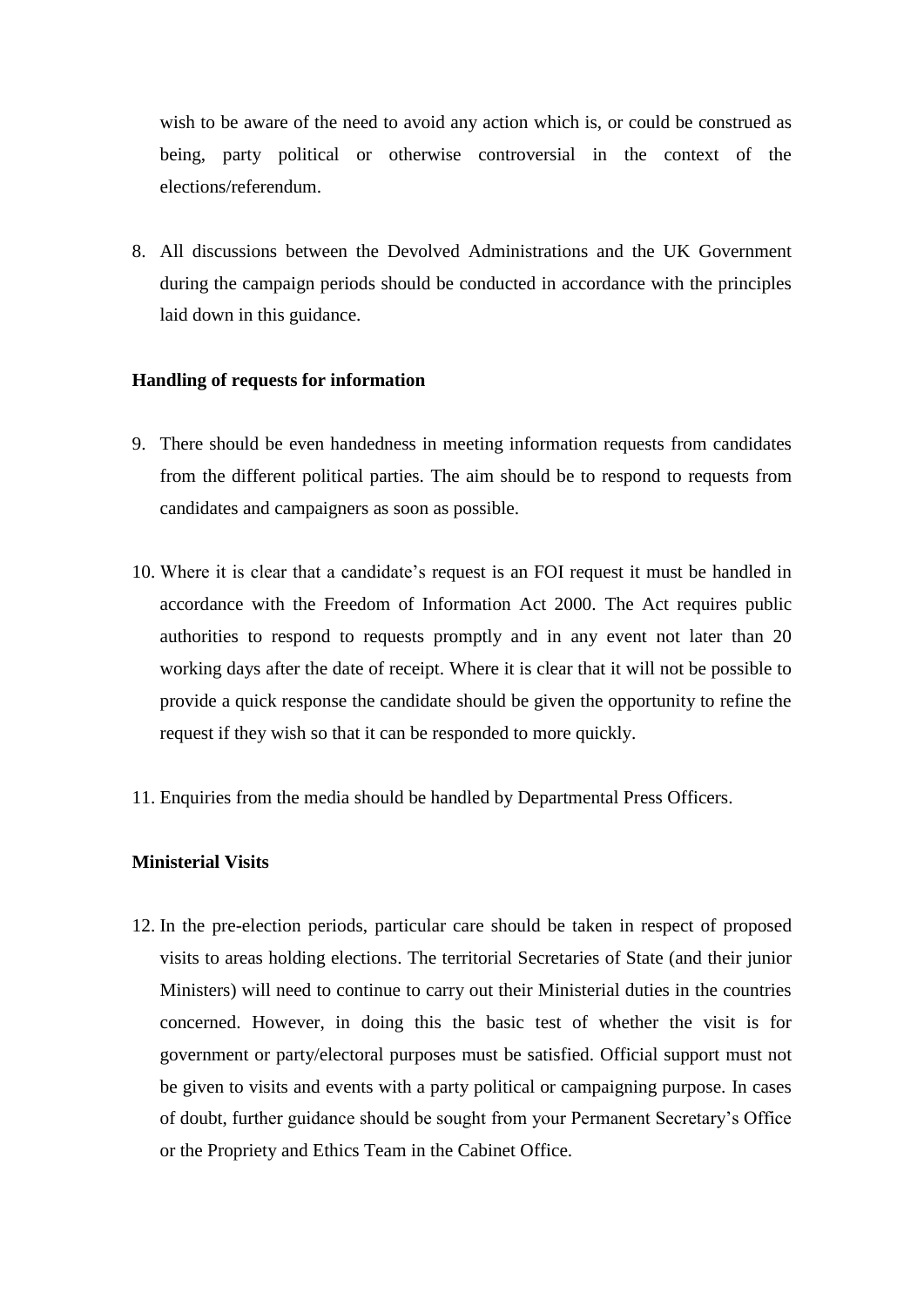### **Announcements**

- 13. Similarly, announcements by the UK Government may have a particular impact on the elections/referendum. Ministers will wish to be aware of the potential sensitivities in this regard and might decide, on advice, to postpone making certain announcements until after the elections/referendum. Obviously, this needs to be balanced carefully against any implication that deferral itself could influence the political outcome. Each case should be considered on its merits. Again, in cases of doubt further advice should be sought.
- 14. In relation to the referendum, during the period between the announcement of the referendum and the start of the 28 day campaign period, the Political Parties, Elections and Referendums Act imposes restrictions on expenditure of the political parties or others campaigning on the referendum. It is important therefore that during this period, civil servants take particular care relating to ministerial announcements and paid publicity to avoid any criticism that official resources are being used for party political purposes.

### **Public Consultations**

15. Public consultations with a particular emphasis on local or devolved issues should generally not be launched during the relevant election periods. If there are exceptional circumstances where launching a consultation is considered **essential** (for example, for safeguarding public health), advice should be sought from the Propriety and Ethics Team in the Cabinet Office. If a consultation is ongoing during this period, it should continue as normal. However, Departments should avoid taking action which will compete with candidates for the attention of the public. This effectively means not undertaking publicity or consultation events for those consultations that are still in progress. During this period, departments may continue to receive and analyse responses.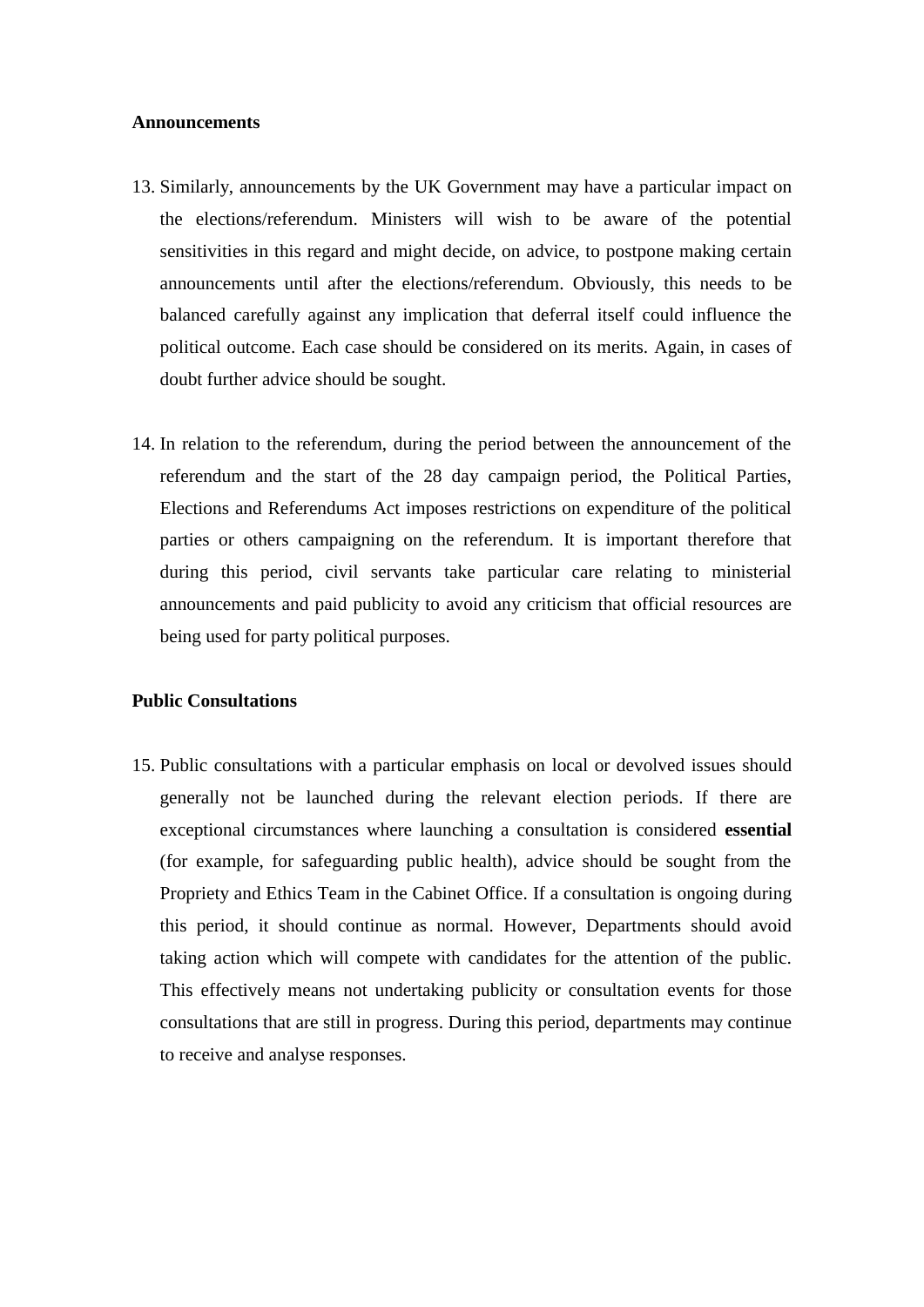### **Communication Activities**

- 16. Government communicators should apply the principles set out in paragraphs 6-8 above when planning and delivering communications activities which will take place during this period. Additional care should therefore be taken around press and marketing activity concerning local or devolved issues.
- 17. In relation to the referendum, there are very tight restrictions on Government publicity during this period – see Annex A (also see paragraph 14 above). Essentially, Government Departments, local authorities and NDPBs are prohibited from publishing material about a referendum in the 28 day period ending with the date of the poll. During this period the Electoral Commission will be running a campaign to encourage people to vote. Political parties will have to observe financial limits imposed on their total referendum campaigning expenditure, and of course the usual rules about not using official resources for party political purposes apply.
- 18. It is also important to take care with official websites which will be scrutinised closely by the news media and the political parties during the election/referendum periods. In cases of doubt, guidance should be sought from the Government Communications Team at the Cabinet Office on 020 7276 2710.

# **Legislation**

19. UK Departments should carefully consider the handling of primary legislation which includes provisions on devolved matters during the election period. For Scotland, Wales and Northern Ireland it is not possible for the respective executives to seek their legislature's consent for provisions in UK Bills that require Legislative Consent Motions once the Assemblies/Parliament have been dissolved. This is also likely to be the case for a number of weeks after the elections. Departments with Bills containing provisions that may impact on the Devolved Administrations or require Legislative Consent Motions should therefore discuss the position with the Legislation Secretariat in the Cabinet Office, the Territorial Offices, and their policy contacts in the relevant executives. Further guidance may be sought from the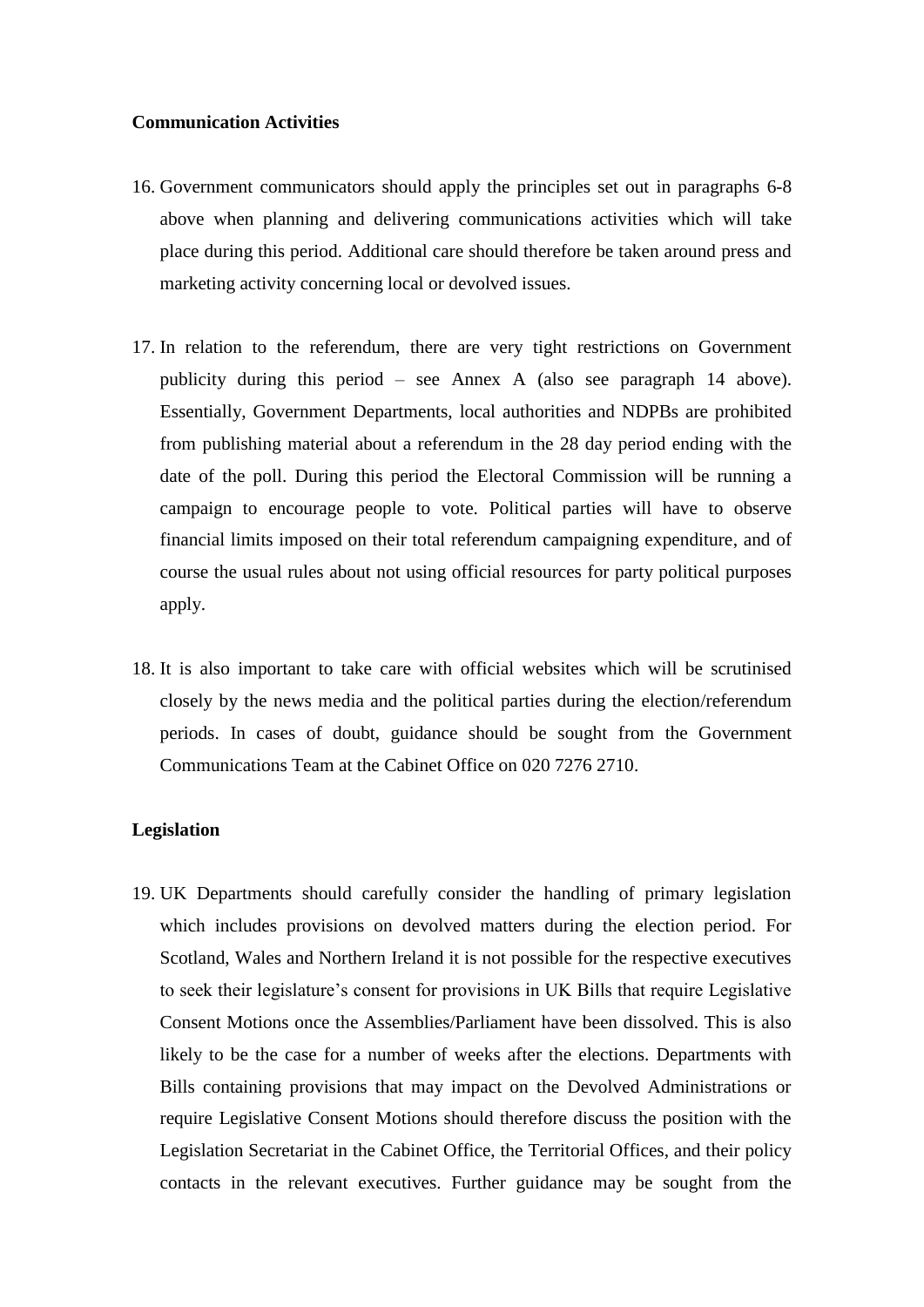Legislation Secretariat in the Cabinet Office on 020 7276 0135 and the Constitutional Policy Team in the Scotland Office (020 7270 6802), Wales Office (020 7270 0562) and Northern Ireland Office (020 7210 6576).

#### **Use of Government Property**

- 20. Government property should not be used by Ministers or candidates for electioneering purposes.
- 21. In the case of NHS property, decisions are for the relevant NHS Trust but should visits be permitted to, for example, hospitals, it should be on the basis that there is no disruption to services and that the same facilities are available to all candidates. Care should also be taken to avoid any intrusion into the lives of individuals using the services. The decisions on the use of schools and other local authority properties should be for those legally responsible for the premises. Where it is decided to agree to such visits, the key principle is that the same facilities should be available to all candidates, and that there is no disruption to services.

### **Statistical and Social Research Activities**

- 22. During the election periods, statistical activities should continue to be conducted in accordance with the Code of Practice for Official Statistics and the Pre-release Access to Official Statistics Order 2008 which should be read as though it is part of that Code. Social research activities should be in accordance with the GSR Code and supplementary guidance, including the GSR Publication Guidance. Researchers should also adhere to local arrangements for pre-announcement of research. Requests for information should be handled in accordance with the principles set out in paragraphs 6-15 of this note and with the Code of Practice for Official Statistics.
- 23. In cases of doubt you should consult your departmental Head of Profession for Statistics or your departmental Head of Profession for Social Research. Further advice can be sought from the National Statistician's Office (01633 455528 (Newport) and the Government Social and Economic Research team on 020 7270 5331).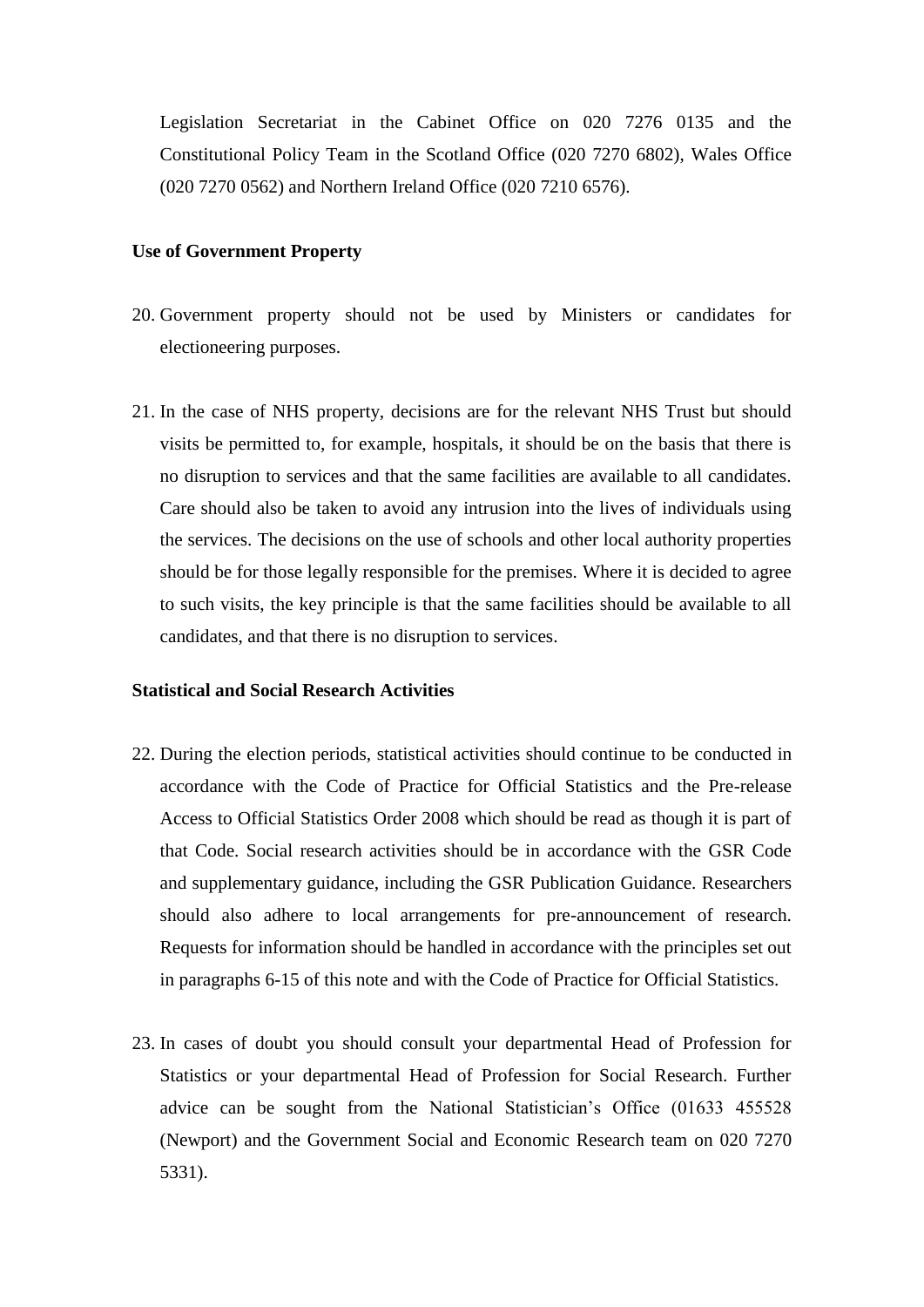#### **Public Appointments**

24. Public appointments made by UK Ministers, or UK senior civil service appointments could have an effect on the devolved Administrations, for example where the remit of the body concerned is UK wide. Particular care should be taken in relation to any such appointments and consideration given to postponing the appointment process where it has the potential to be controversial.

### **Political activities**

- 25. Political activity connected with the devolved Parliamentary elections and the referendum falls within the definition of national political activity. Political activity connected with the local elections falls within the definition of local political activity.
- 26. Detailed guidance on the restrictions on civil servants' involvement in political activities is set out in section 4.4 of the *[Civil Service Management Code](http://www.civilservice.gov.uk/Assets/civil-service-management-code-2011_tcm6-3222.doc)* [\(http://www.civilservice.gov.uk/Assets/civil-service-management-code-2011\\_tcm6-](http://www.civilservice.gov.uk/Assets/civil-service-management-code-2011_tcm6-3222.doc) [3222.doc\)](http://www.civilservice.gov.uk/Assets/civil-service-management-code-2011_tcm6-3222.doc) and Departmental staff handbooks.

#### **Special advisers**

#### *Devolved elections and the referendum*

- 27. For the **devolved elections and the referendum**, special advisers who wish to take part in the campaigns must first resign their appointment. Special advisers who wish to speak or campaign in public on the subject matter of the referendum; express views on it in letters to the press, or in books, articles or leaflets; or canvass voters in person, will need to resign their appointment. Special advisers who resign in these circumstances will not be entitled to severance pay as their resignation is voluntary.
- 28. However, in the individual's own time, outside of office hours and not on Government property, special advisers may provide support activities such as stuffing envelopes, liaison with the Party and contributing to the drafting of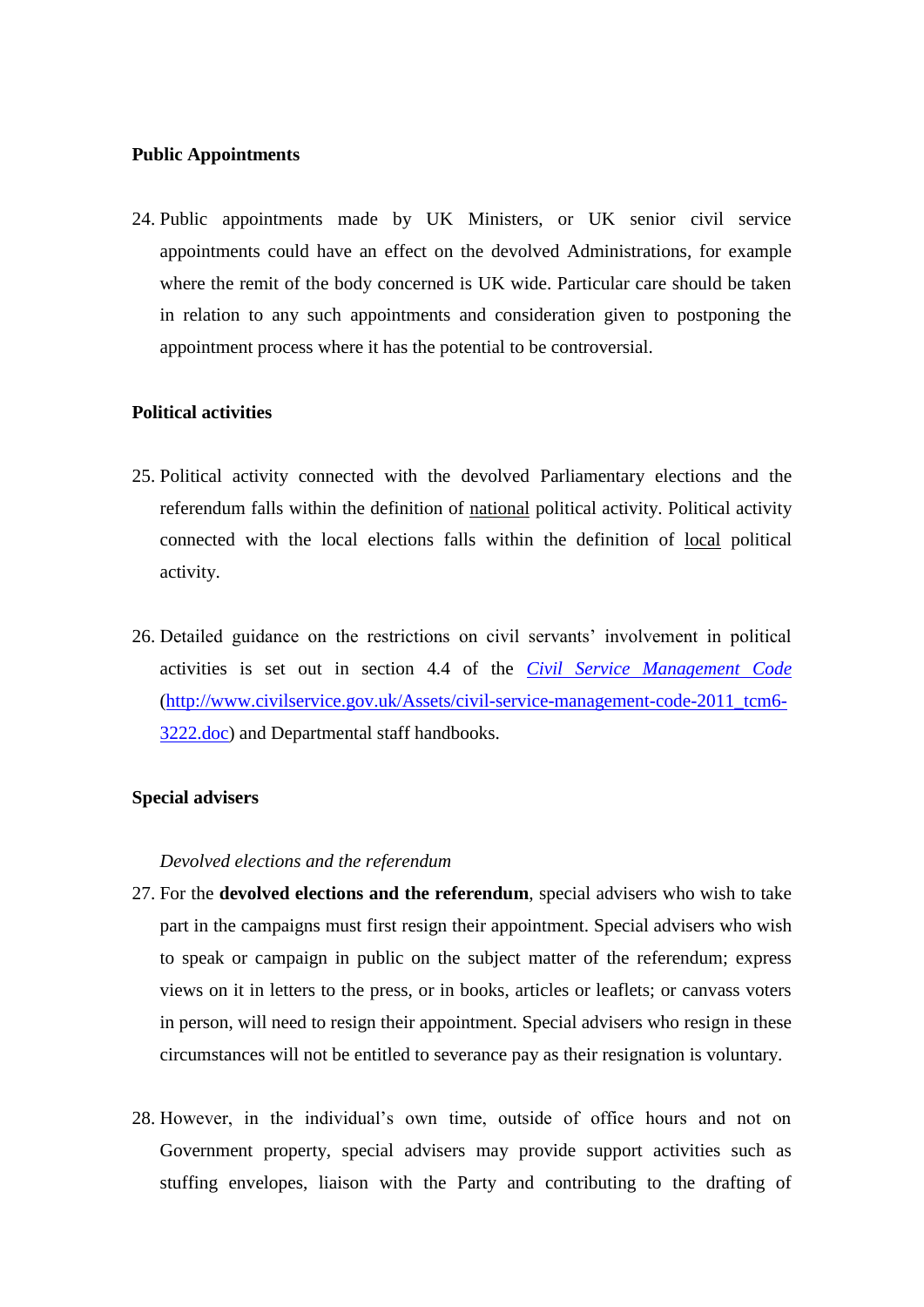speeches. The key principle in considering whether specific activity would be appropriate is to avoid a special adviser being publicly identifiable in the campaign.

### *Local elections*

- 29. Special advisers planning to help with the **local elections** should note that any help on campaigning must be done in their own time either outside office hours or while on leave from their Departments.
- 30. Official resources such as telephones, computers, fax machines, official stationery and departmental administrative support must not be used in support of these elections.
- 31. Further guidance is set out in the *Code [of Conduct for Special Advisers](http://www.cabinetoffice.gov.uk/sites/default/files/resources/special-advisers-code-of-conduct.pdf)*. [\(http://www.cabinetoffice.gov.uk/sites/default/files/resources/special-advisers-code](http://www.cabinetoffice.gov.uk/sites/default/files/resources/special-advisers-code-of-conduct.pdf)[of-conduct.pdf\)](http://www.cabinetoffice.gov.uk/sites/default/files/resources/special-advisers-code-of-conduct.pdf)

# **Further advice**

- 32. In cases of doubt, in the first instance you should consult your Permanent Secretary's Office who may consult the Propriety and Ethics Team in the Cabinet Office on 020 7276 1898/2472/2471 (e-mail [electionqueries@cabinet](mailto:electionqueries@cabinet-office.x.gsi.gov.uk)[office.x.gsi.gov.uk\)](mailto:electionqueries@cabinet-office.x.gsi.gov.uk)
- 33. Separate and more detailed guidance on the elections has been issued to civil servants (including special advisers) working for the Northern Ireland administration and Departments, the Scottish Executive and the Welsh Assembly Government. NDPBs spend public money and make public announcements, use Government property and can employ civil servants. This guidance therefore also applies to their activities. Sponsor departments should ensure that their NDPBs are aware of it.

**Cabinet Office March 2011**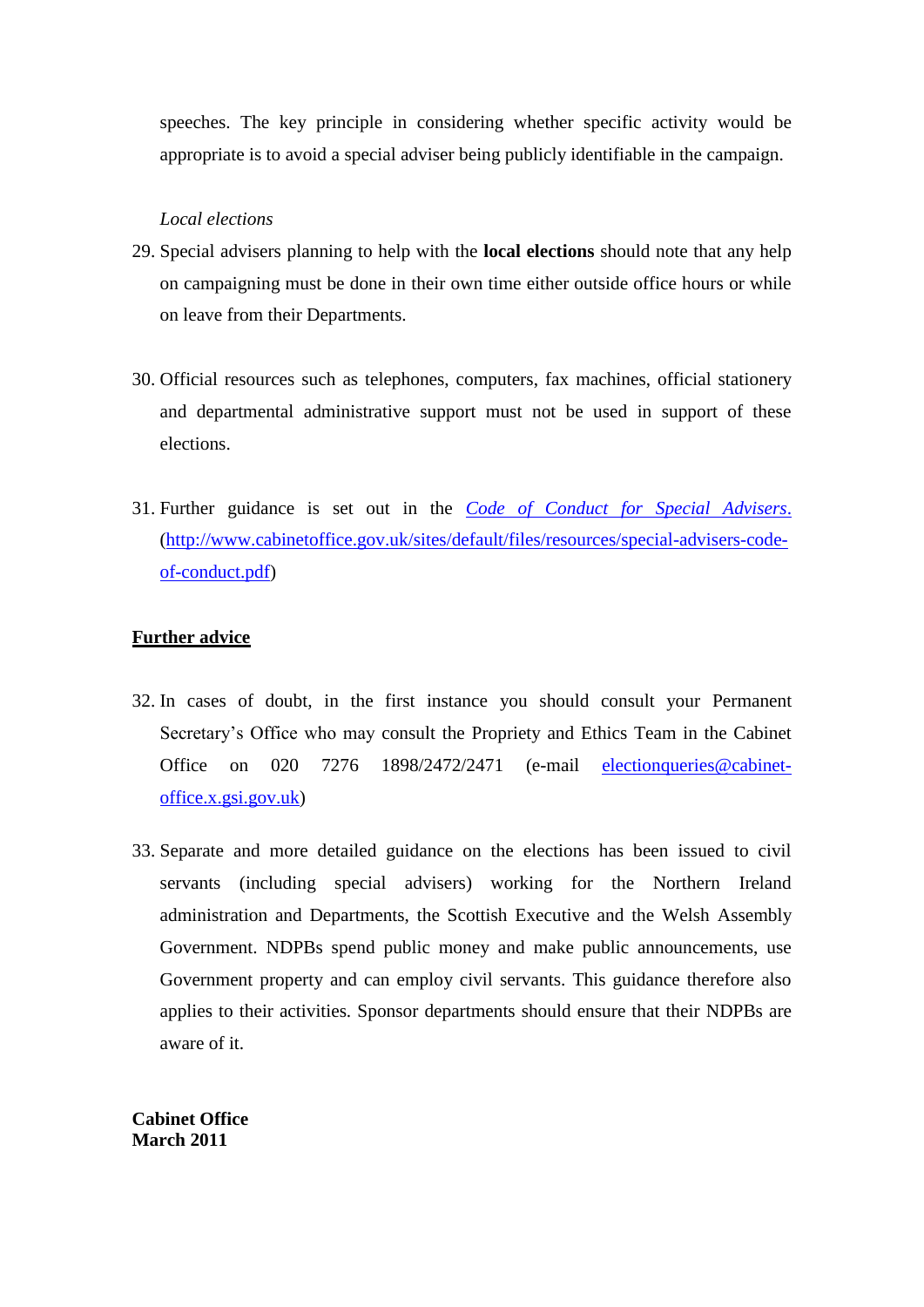# **ANNEX A**

# **EXTRACT FROM THE POLITICAL PARTIES, ELECTIONS AND REFERENDUMS ACT**

# **Chapter III**

#### **Controls on publications**

 $125(1)$ This section applies to any material which –

- (a) provides general information about a referendum to which this Part applies;
- (b) deals with any of the issues raised by any questions on which such a referendum is being held;
- (c) puts any arguments for or against any particular answer to any such question; or
- (d) is designed to encourage voting at such a referendum.
- (2) Subject to subsection (3), no material to which this section applies shall be published during the relevant period by or on behalf of –
	- (a) any Minister of the Crown, government department or local authority; or
	- (b) any other person or body whose expenses are defrayed wholly or mainly out of public funds or by any local authority.
- (3) Subsection (2) does not apply to  $-$ 
	- (a) material made available to persons in response to specific requests for information or to persons specifically seeking access to it;
	- (b) anything done by or on behalf of the Commission or a person or body designated under section 108 (designation of organisations to whom assistance is available);
	- (c) the publication of information relating to the holding of the poll; or
	- (d) the issue of press notices;

and subsection (2)(b) shall not be taken as applying to the British Broadcasting Corporation or Sianel Pedwar Cymru.

- (4) In this section
	- (a) "publish" means make available to the public at large, or any section of the public, in whatever form and by whatever means (and "publication"